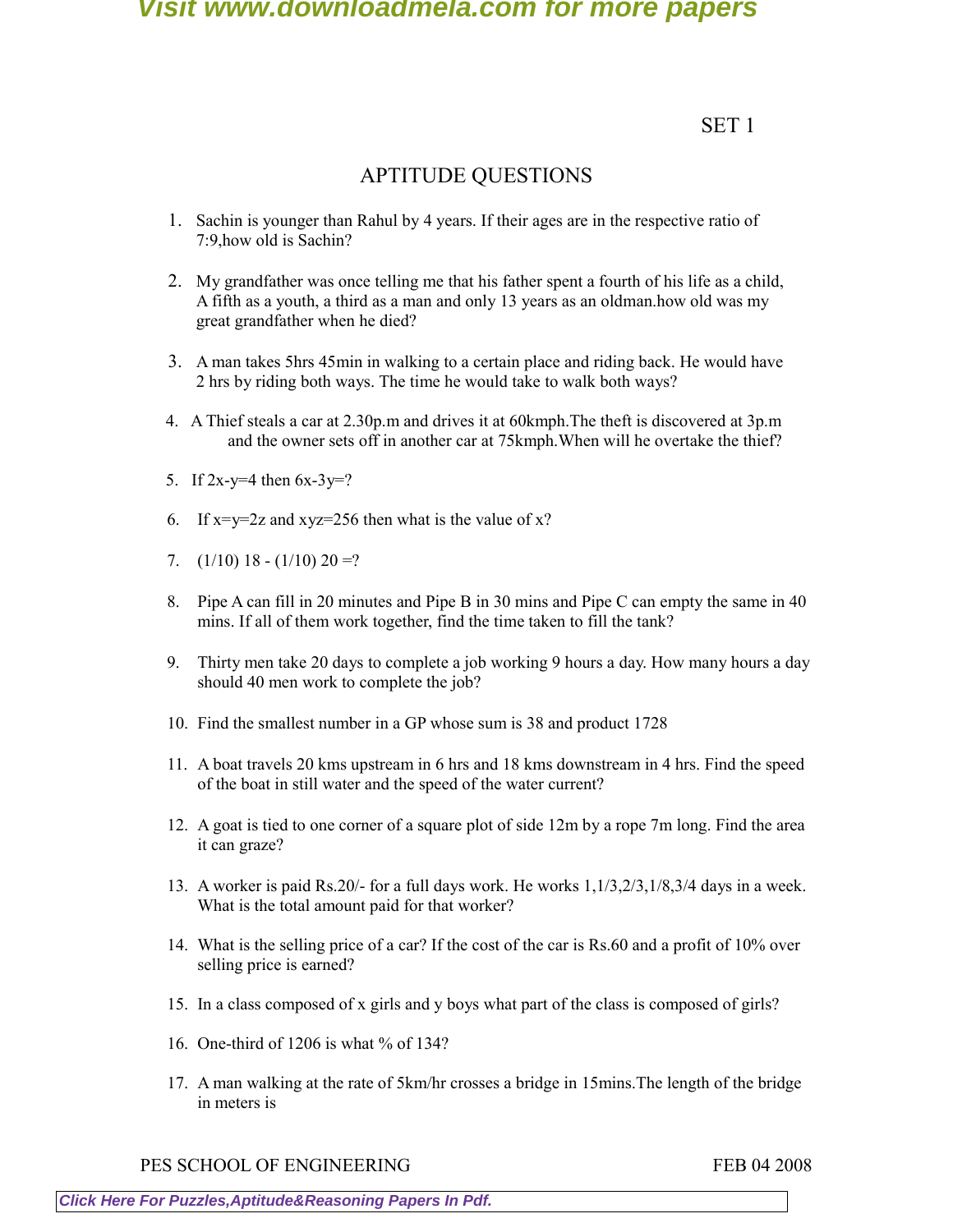- 18. One of the two buses completes the journey of 300km in 7 ½ hrs and the other a journey of 450 km in 9 hrs. The ratio of their average speeds is?
- 19. A train covers a distance in 10km in 12 mins. If its speed is decreased by 5 km/hr, the Time taken by it to cover the same distance will be?
- 20. A person travels equal distances with speeds of 3km/hr, 4km/hr and 5km/hr and takes a Total time of 47mins .The total distance (in km)?
- 21. Man travels from A to B a distance of 250miles in  $5\frac{1}{2}$  hrs. He returns to A in 4 and 30mins .His average speed is:
- 22. An electric pump can fill a tank in 3 hours. Because of a leak in the tank it took  $3\frac{1}{2}$  hrs To fill the tank. If the tank is full, how much time will the leak take to empty it?
- 23. Two pipes A and B can fill a tank in 20min and 30min resp. If both the pipes are used to Together, then how long will it take to fill the tank?
- 24. One pipe can fill a tank three times as fast as another pipe. If together the two pipes can Fill the tank in 36mins,and then the slower pipe alone will be able to fill the tank in?
- 25. 12 buckets of water fill a tank when the capacity of each tank is 13.5 litres. How many buckets will be needed to fill the same tank, if the capacity of each bucket is 9litres?
- 26. Two pipes A and B can fill a tank in 6 hours and 4 hours respectively. If they are opened On alternate hours and if pipe A is opened first, in how many hours the tank shall be full?
- 27. Two pipes can fill a tank in 20 and 24mins resp and a waste pipe can empty 3 gallons Per min. All the three pipes working together can fill the tank in 15mins.The capacity of Tank is?
- 28. Three pipes A, B, C can fill a tank in 6 hours. After working at it together for 2 hours is Closed and A and B can fill the remaining part in 7 hours. The number of hours taken by C alone to fill the tank is?
- 29. A train 240m length passed a pole in 24secs.How long will it take to pass a platform of 650m long?
- 30. A goods train runs at the speed of 72kmph and crosses a 250m long platform in 26secs.What is the length of the goods train?
- 31. A train of length 150m takes 40.5 secs to cross a tunnel of length 300m.What is the speed of the train in km/hr?
- 32. A 300m long train crosses a platform in 39secs while it crosses a signal pole in18secs. What is the length of the platform?
- 33. A Train takes 18secs to pass completely through a station of 162m long and 15 secs through another station of 120m long. The length of the train is?

PES SCHOOL OF ENGINEERING FEB 04 2008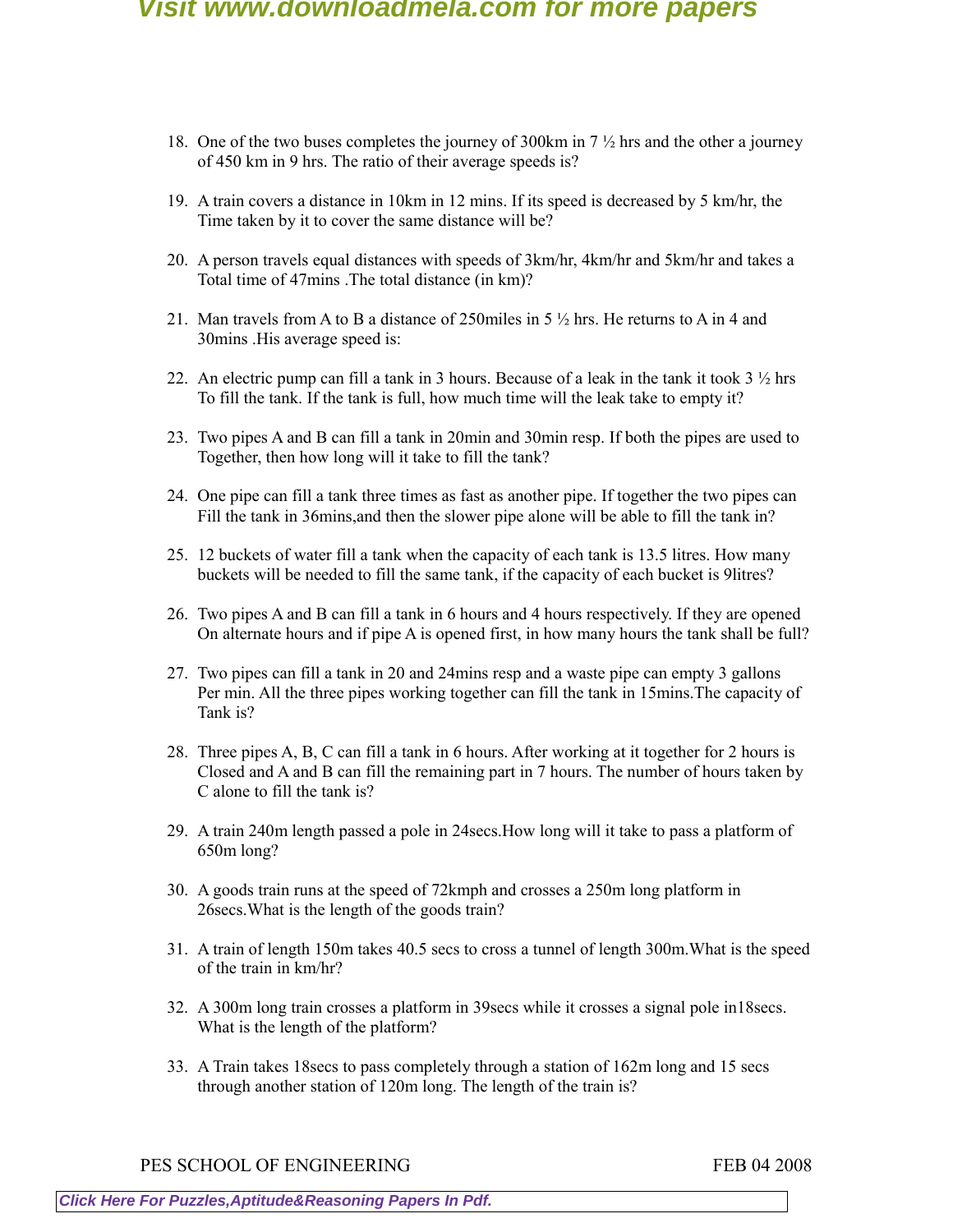- 34. Two trains of equal length are running on parallel lines in the same direction at 46km/hr and 36-km/hr .The faster train passes the slower train in 36secs.The length of each train?
- 35. The sum of all 3-digit numbers which will leave the remainder 1 when divided by 4?
- 36. If the operation,  $\hat{ }$  is defined by the equation x  $\hat{ }$  y = 2x + y,what is the value of a in 2  $\hat{ }$  a  $=$  a  $\wedge$  3
- 37. A father is 30 years older than his son however he will be only thrice as old as the son after 5 years. What is father's present age?
- 38. 5 men or 8 women do equal amount of work in a day. a job requires 3 men and 5 women to finish the job in 10 days how many woman are required to finish the job in 14 days.
- 39. If 12 pumps working 7hrs a day can lift 2800 tons of water in 20 days, in how many days can 20 pumps working 9hrs a day lift 3000 tons of water?
- 40. One woman and two girls can do a piece of work in 5hrs and two women and one girl can do it in 4hrs.In what time can a woman and a girl do the work?
- 41. If 8 men or 14 boys can do a piece of work in 29 days then how many days will 24men and 16 boys take to do the same work?
- 42. 15 men are employed to do a piece of work, which they can finish in 10days but 5men drop off at the end of every 5 days. In how many days will the work be completed?
- 43. If three men with four boys can earn RS.528 in 8 days and two men with three boys can earn RS.368 in the same time, how many can six men with seven boys earn RS.630?
- 44. X says to Y: I am thrice your current age but 15 years hence the ratio will alter to 2:1.what are their current ages?
- 45. If the square of Tinu's age is added to Manu's age, the sum is 62;but if you add the square of Manu's age to Tinu's age, total sums to 176.Find out their ages.
- 46. My son is 21 years my junior and the sum of the squares of our current ages would add up to be equal to the square of what my age would be 3 years hence. What is my current age?
- 47. 45 men can complete a work in 16 days. Six days after they started working, 30 more men joined them. How many days will they take to complete the remaining work?
- 48. A is twice as good as workman as B and together they finish a piece of work in 14days.The number of days taken by A alone to finish the work is?
- 49. A is 30% more efficient than B.How much time will they, working together take to complete a job which A alone could have done in 23days?
- 50. A does half as much as work as B in three-fourth of the time. If together they take 18 days to complete the work, how much time shall B take to do it?

PES SCHOOL OF ENGINEERING FEB 04 2008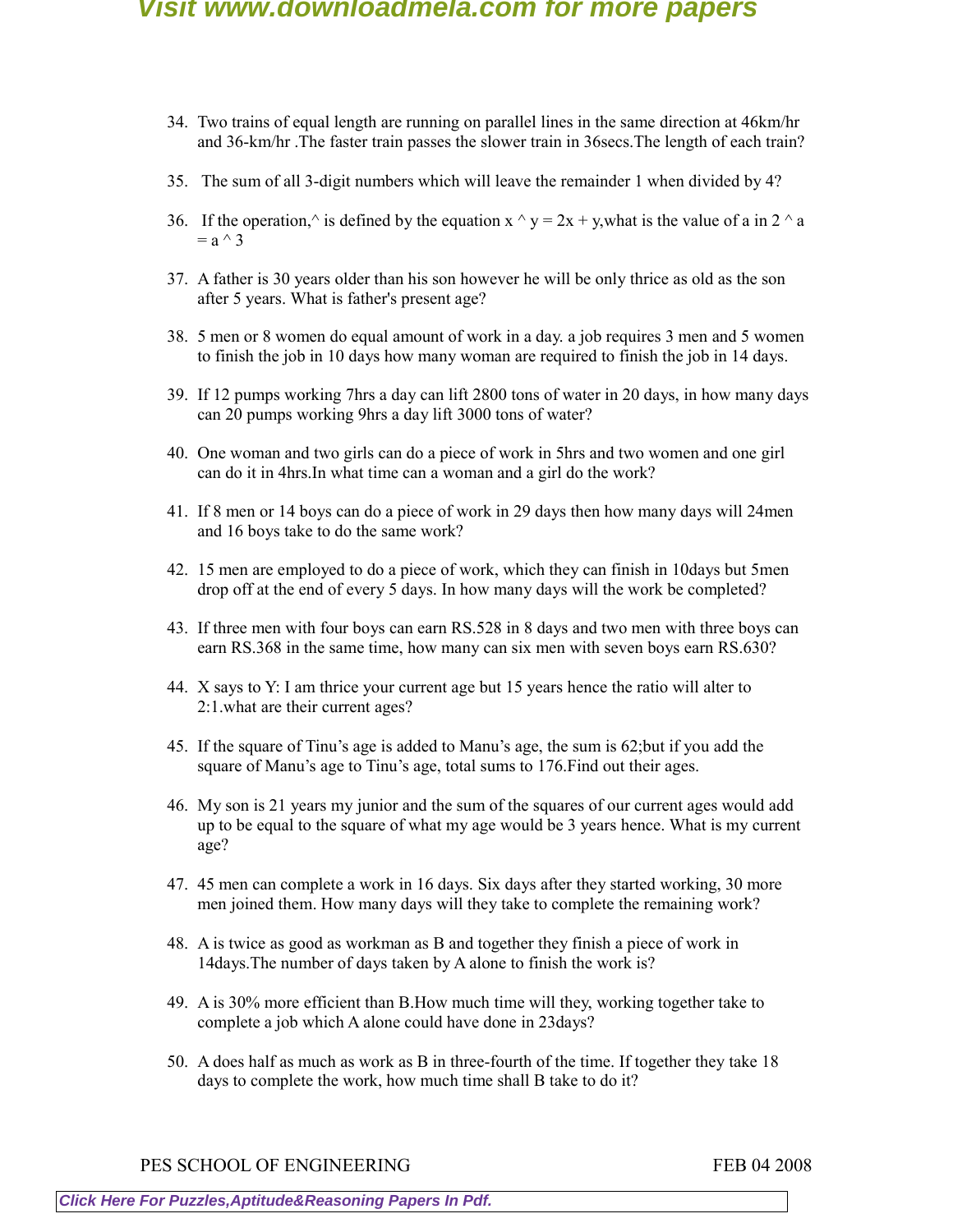- 51. There are five persons A, B, C, D, E. A weighs twice as much as B.Weight of B is 50% of the weight of C.Weight of D is 40% of that of E.Weight of E is 125% of the weight of A. Find who weighs the least.
- 52. Ten percent of N is (1.3x12.8)+(13x1.72). What is N?
- 53. When the price of maruti car increased by 30%, the number of maruti cars sold decreased by 20%. The total sales revenue will then increase or decrease by what percent?
- 54. The rate of inflation in a particular country is 1000% per annum. A product, which costs 5 units of currency, now will in two years cost?
- 55. Fresh grapes contain 90% of water and dried grapes contain 20% water by weight. The weight of dry grapes available from 20kg of fresh grapes in kilograms will be?
- 56. If Peter distributed a hundred and sixty nine apples to his three sons Tom, Harry and Steve so that ratio of apples they had was resp a half, a third, a fourth, how many apples did Steve get?
- 57. From each of two given numbers, half the smaller number is subtracted. Of the resulting numbers the larger one is three times as larger as the smaller. What is the ratio of the two numbers?
- 58. A man engaged a servant on the condition that he would pay him rs.90 and also give him a turban after service of one year. He served only 9months and received turban and RS.65.find the value of turban in rupees?
- 59. What is the ratio whose terms differ by 40 and the measure of which is 2/7?
- 60. A certain amount was divided between A and B in the ratio 4:3.If B's share was 4800,the total amount was?
- 61. Zinc and copper are melted together in the ratio 9:11.What is the weight of melted mixture, if 28.8 kg of zinc has been consumed in it?
- 62. If 10% of  $x = 20\%$  of y, then x: y is equal to:
- 63. The speeds of three cars are in the ratio 5:4:6. The ratio between the time taken by them to travel the same distance is:
- 64. A watch which gains uniformly is 5 min slow at 8 o'clock in the morning on Sunday and it is 5min.48sec fast at 8 p.m on following Sunday. When was it correct?
- 65. A clock is set right at 5 a.m. The clock loses 16mins in 24hrs.What will be true time when the clock indicates 10 p.m. on the  $4<sup>th</sup>$  day?
- 66. On what dates of July 2004 did Monday fall?
- 67. Today is Friday. after 62days it will be which day?
- 68. What was the day of the week on  $17<sup>th</sup>$  June 1998?

PES SCHOOL OF ENGINEERING FEB 04 2008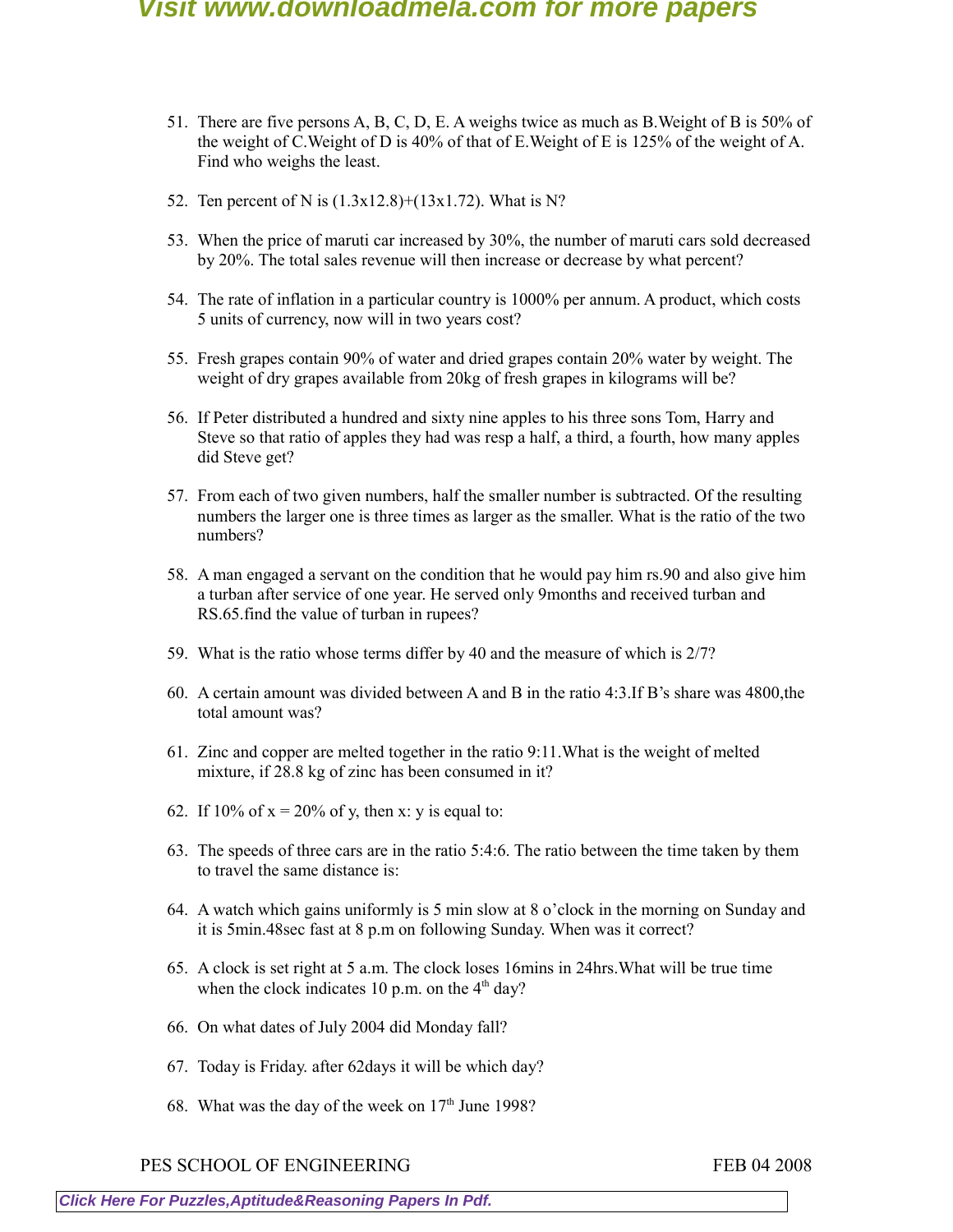- 69. In a game of 80 points, A can give B 5 points and C 15 points. Then how many points B can give C in a game of 60?
- 70. In a 300m race A beats B by 22.5m or 6 secs. Whats B's time over the race?
- 71. A dishonest milkman professes to sell his milk at cost price but he mixes it with water and thereby gains 25%. Whats the percentage of water in the mixture?
- 72. In what ratio must tea at RS.62 per kg be mixed with tea at RS.72 kg so that mixture must be worth RS.64.50 per kg?
- 73. A motorboat whose speed is 15km/hr in still water goes 30km downstream and comes back in a total of 4hrs 30mins.What is the speed of the stream in km/hr?
- 74. A man can row at 5 kmph in still water. If the velocity of current is 1kmph and it takes him 1 hr to row to a place and come back, how far is the place?
- 75. A speed of boat in still water is 10km/hr. If it can travel 26km downstream and 14km upstream in the same time, what is the speed of the stream?

PES SCHOOL OF ENGINEERING FEB 04 2008